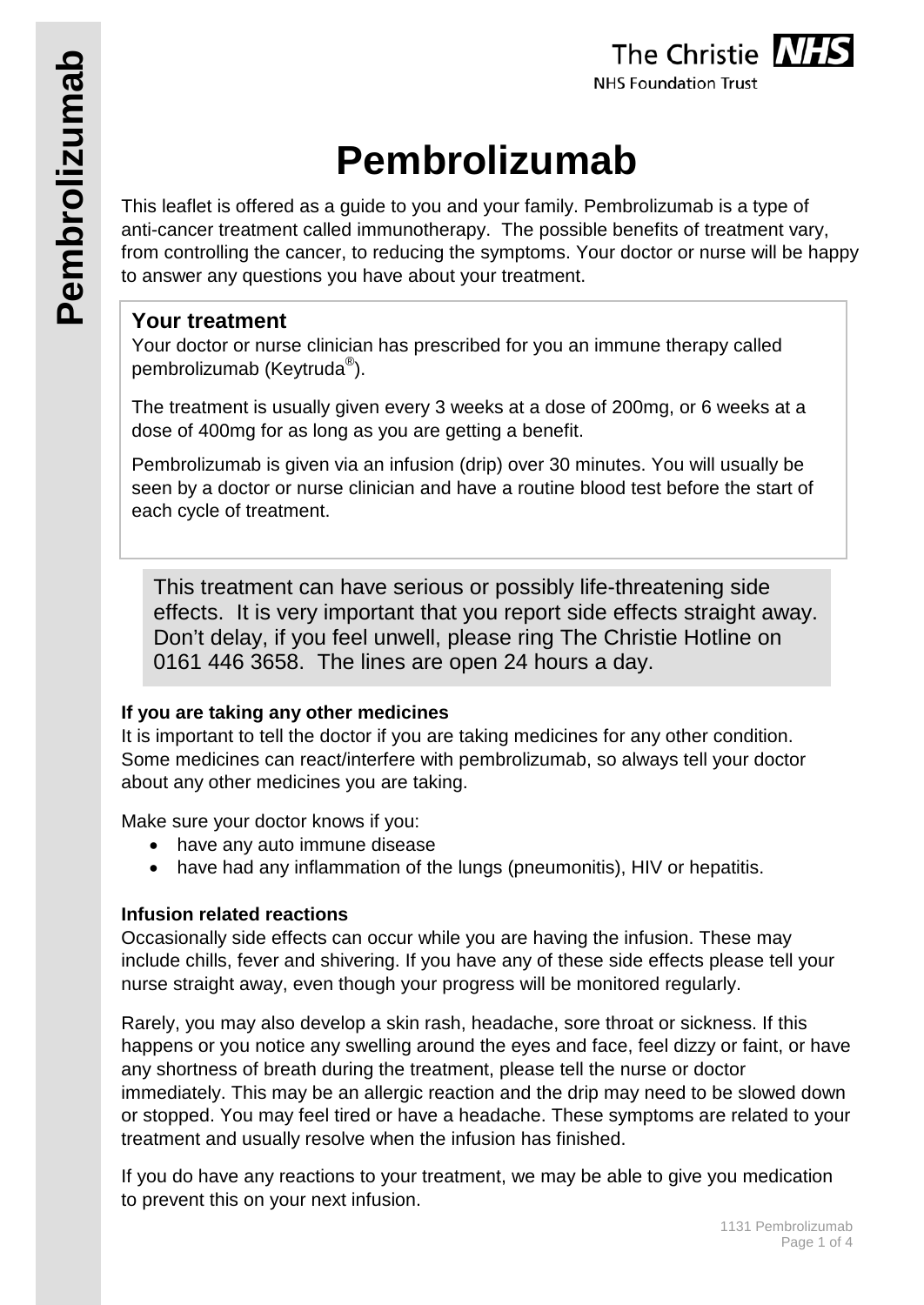# **Possible side effects**

Many patients do not get any side effects with pembrolizumab. The most common side effects are related to the way that the drug treats the cancer by boosting the immune system. They are generally different from the side effects which occur following chemotherapy. Some are more likely to occur than others. We are all different, so we may get different side effects with varying severity.

#### **Common side effects (more than 1 in 10)**

## • **Fatigue**

Pembrolizumab may make you feel tired and lacking in energy. It can be frustrating when you feel unable to cope with routine tasks. If you do feel tired, take rest and get help with household chores. If necessary, take time off work. Gentle exercise such as walking can be beneficial. **IF YOU EXPERIENCE PROFOUND TIREDNESS**, when you do not feel able to get out of bed or feel dizzy or faint, contact The Christie Hotline number on **0161 446 3658.** This may be related to inflammation of the hormoneproducing glands (see below).

## • **Skin rash**

This can vary from mild to severe. Contact The Christie Hotline on **0161 446 3658** or your medical team if the rash covers more than half of your body, if it is very itchy or painful, if you develop blisters or peeling skin, or if you have sores in your mouth.

## • **Shortness of breath or coughing**

This treatment can cause shortness of breath or a cough.

## **Rare but potentially serious side effects (1 in 100)**

#### • **Inflammation of the lungs**

Rarely this information can cause inflammation of the lungs which is potentially serious. Call the Hotline if you have any shortness of breath or a cough.

#### • **Diarrhoea**

If diarrhoea occurs you should take loperamide. Take 2 tablets as soon as the first liquid stool occurs. Then take one capsule with each liquid stool up to a maximum of 8 in 24 hours. If you continue to have more than 3 liquid stools a day, if you are having diarrhoea at night or if the diarrhoea continues for more than 3 days contact The Christie Hotline number on 0**161 446 3658** for advice. You should also contact The Hotline is you have any blood or mucus in your stools, or they become a darker colour.

If you develop any tenderness of pain in your abdomen, ring The Christie Hotline on **0161 446 3658.**

#### • **Inflammation of the liver**

We will be checking your liver blood tests before each infusion but contact The Christie if you develop yellowing of the skin or eyes (jaundice) have very dark urine or pain on the right side of your stomach.

#### • **Inflammation of the hormone producing glands**

Sometimes pembrolizumab may cause inflammation of the glands that produce vital hormones (especially the pituitary, adrenal and thyroid glands) which in turn can affect the way they work. Contact The Christie if you develop any of the following: headaches,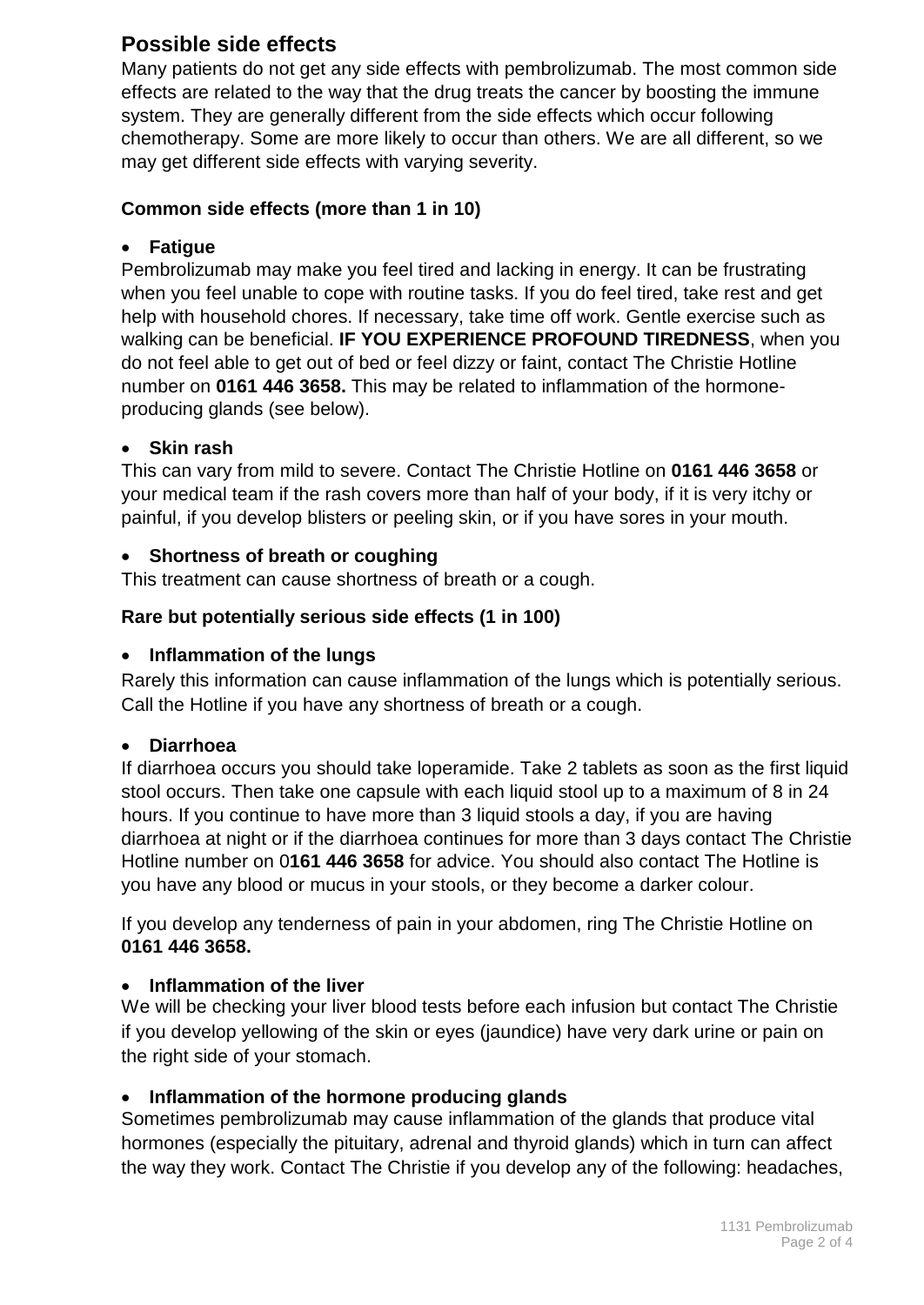blurred or double vision, profound tiredness, decreased sexual drive or if you become irritable or forgetful.

#### • **Inflammation of the nerves**

Contact the hospital if you develop muscle weakness, numbness or tingling in your hands or feet or any dizziness or loss of consciousness.

#### • **Inflammation of the eyes**

Sometimes pembrolizumab can cause the eyes to become inflamed. Contact the hospital if you develop any redness or pain in your eye or you develop any problems with your vision.

#### • **Inflammation of the bowel leading to bowel perforation**

Rarely the bowel can become very inflamed and this can lead to a small hole developing in the wall of the bowel (perforation). You will be closely monitored for this but if you develop diarrhoea as described above, any abdominal pain or blood or mucous in the stools, contact The Christie Hotline on **0161 446 3658** immediately.

#### • **Immune-related kidney problems**

This is caused when the kidneys become inflamed and can stop working properly. We will be monitoring your kidney function carefully but contact the hotline if you find that you are very tired or if you notice that you are passing less urine than usual.

#### **Serious and potentially life threatening side effects**

In a very small number of patients immunotherapy can cause very severe side effects which may rarely result in permanent disability or death. Should you wish to discuss this further ask the team caring for you.

Not all side effects are listed above and there may be some rare and unusual side effects that we are unaware of. Please contact the medical team if you experience any unusual symptoms.

# **Sex, contraception and fertility**

It is important that you do not get pregnant or father a child whilst on immunotherapy. There is evidence that these drugs can affect the unborn child. It is important that you use effective birth control for as long as you are on the treatment and for at least 4 months after.

Women should stop breastfeeding while being treated with pembrolizumab since it is unknown if the medication is excreted through breast milk.

#### **Fertility**

We do not know if pembrolizumab affects fertility.

#### **Late side effects**

Long term possible side effects of treatment with pembrolizumab are not yet known. Speak with your doctor is you wish to discuss this further.